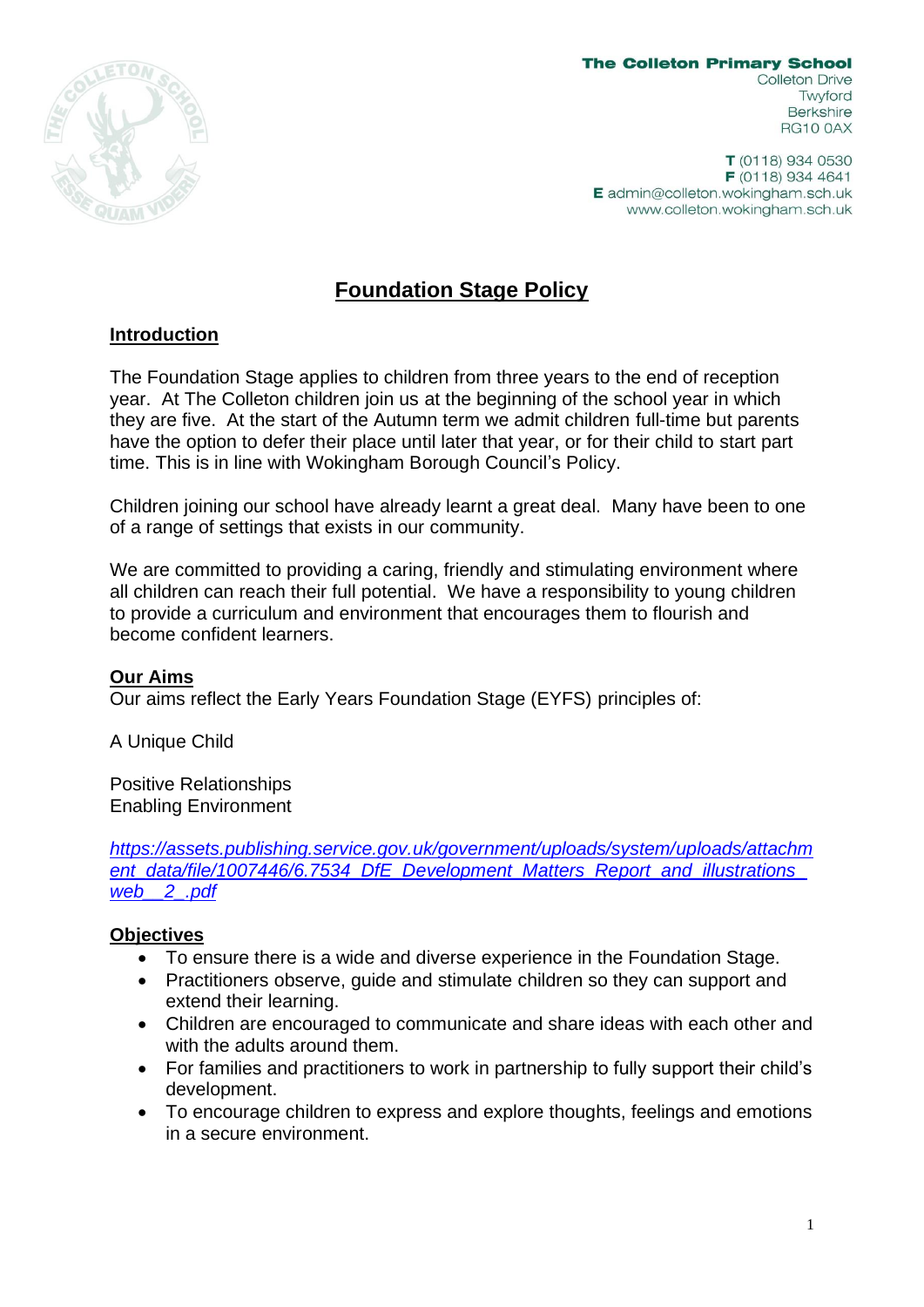# **Teaching and Learning**

We teach the children through the Characteristics of Effective Learning:

- Playing and exploring.
- Active learning.
- Creating and thinking critically.

We use the Statutory Framework for the Early Years Foundation Stage (2021). There are seven areas of learning and development. All areas of learning and development are important and inter-connected – however, there are three prime areas that are particularly crucial for igniting curiosity and enthusiasm for learning. These three areas are:

- **Communication and language**
- **Physical development**
- **Personal, social and emotional development**

The other four specific areas are:

- **Literacy**
- **Mathematics**
- **Understanding the World**
- **Expressive arts and design**

Teaching and learning is provided through continuous provision, targeted adult focus activities in small groups, directed teaching of Phonics, Maths and key skills, and individualised teaching such as reading. As the year progresses we target specific areas of the curriculum including support groups for areas of development such as fine motor and speech and language skills.

## **The Learning Environment**

We aim to provide a safe learning environment which stimulates and extends the natural curiosity and desire to learn both indoors and outside.

#### **Play in the Foundation Stage**

Through play children explore and develop learning experiences, which help them make sense of the world. They practise and build up ideas, learn how to selfregulate and understand the need for rules. Play encourages children to form healthy relationships and deal with different social situations. They have the opportunity to think creatively and problem solve alongside others. They express their emotions in controlled and safe situations.

As adults it is our role to provide experiences and extend their learning through play. We do this by modelling, scaffolding their ideas and effective use of questioning.

# **Planning**

We plan in collaboration with the children. We begin with the children's interests and ideas. We start with medium term planning of topics. Then the Foundation Stage team uses this to guide the planning of short term weekly/daily activities to target key skills and extend the children's learning. Our planning also focuses on key weekly skills e.g. phonics and identifies the intended learning outcomes and next steps. This may take into account children working towards the National Curriculum.

At all times our planning is flexible and adapts to the needs of the children and learning opportunities that may arise. E.g. snow!